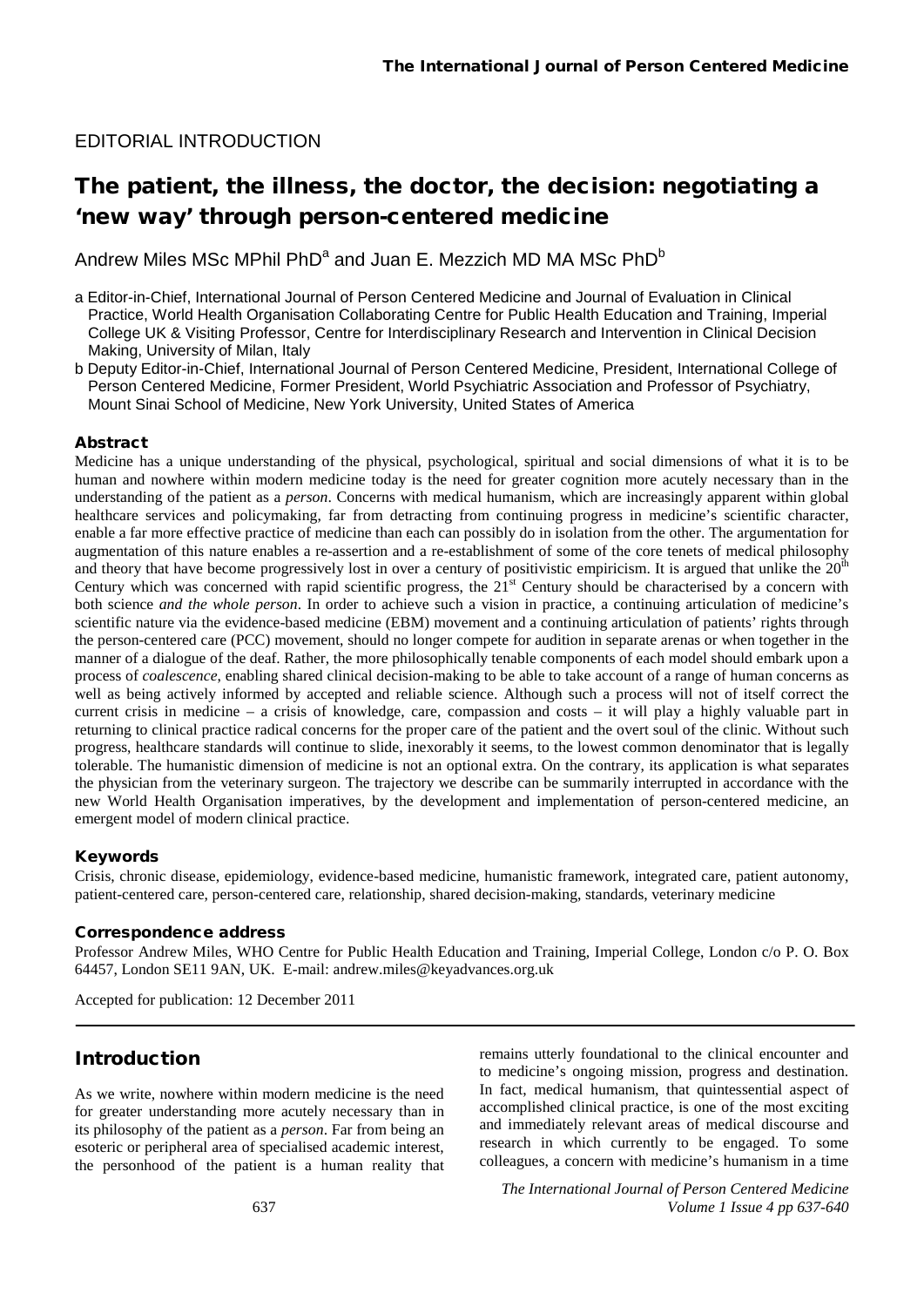of astonishing therapeutic and technological progress may seem odd, even thoroughly questionable. How is it that such concerns with humanism, which some argue belong to a former age of the profession, should be allowed to surface in a manner that might risk a detraction from the continuing quest for scientific progress and application? But the concern with humanism is not a preoccupation at the expense of medicine's accumulating science base - on the contrary, it is an active quest for integration, an integration between the two fundamental components of medicine within medical theory: the sciences of medicine and the arts of medicine, the latter enabling the fullest and most effective application of the former. This argumentation for augmentation is one which at its core is devoted to a properly 'holistic' care of the sick, that is, to a Medicine of the Whole Person [1,2]. We do not therefore argue for the achievement of integration in purely theoretical or conceptual terms, in the manner of a tokenistic acknowledgement of medicine's history and traditional form, but rather for a functional integration in current best practice of the two foundations of medicine in a manner which has immediate implications for the practical operationalisation of important visions of effective clinical practice and for the Profession of Medicine in ethical terms. We need, then, both to re-assert and re-establish the core tenets of medicine following the damage that has been occasioned to professional practice by a century of positivistic empiricism. One core tenet of medicine is the clinical relationship and, within it, the person who is ill and the person who is called to assist the ill patient and accompany him on his illness journey. These, then, are the *persons* at the centre of care.

## The 21<sup>st</sup> Century as the Century of the Patient

It has very recently been argued that the  $21<sup>st</sup>$  Century should become the 'century of *the patient*' (italicisation ours) [3]. Is this a simple rhetorical statement by individuals with a personal attachment to the flavour of current healthcare and consumer fashion or a real possibility to which clinical professionals more generally should give closer attention, even a much fuller commitment? While warning of the pervasive nature of *fashion*, against which medicine is hardly immune, we argue that the notion that patients should be afforded this new and particular level of visibility and importance in modern healthcare is, in fact, entirely coherent and worthy of much greater, even urgent, consideration.

The meeting of the group of physicians, patients and academics which led to the articulation of the sentiment we detail was convened in order to mark the signing, one year ago (12-17 December 2010), of the Salzburg Statement on Shared Decision Making [4]. Essentially, the Statement called upon clinicians to: (i) recognise that they have an ethical imperative to share important decisions with patients; (ii) stimulate a two-way flow of information and encourage patients to ask questions, explain their circumstances and express their personal preferences; (iii) provide accurate information about options and the uncertainties, benefits and harms of treatment in line with best practice for risk communication; (iv) tailor information to individual patient needs and allow them sufficient time to consider their options  $\&$  (v) acknowledge that most decisions do not have to be taken immediately and give patients and their families the resources and help to reach decisions. Moreover, the Statement called upon patients themselves to: (i) speak up about their concerns, questions and what is important to them; (ii) recognise that they have a right to be equal participants in their care & (iii) seek and use high quality health information. Moreover, the Statement called on policymakers to: (i) adopt policies that encourage shared decision-making, including its measurement, as a stimulus for improvement & (ii) amend informed consent laws to support the development of skills and tools for shared decisionmaking.

Why did the *dramatis personae* in Salzburg consider the formulation of the Statement so necessary and timely? Drawing on their own explanation, it was because much of the care to which patients have potential access is delivered by clinicians and depends in large measure on the willingness of clinicians to provide it. These clinicians, the Statement architects have contended, are slow to recognise the extent to which patients wish to understand their clinical condition(s) and the decision options available to them and where clinicians are perhaps less habitually concerned with the elicitation and use of patient preferences and widely agreed standards of best practice. The difficulty that patients and their families experience in engaging with health professionals as part of shared decision-making should therefore be addressed, whether such difficulties arise from lack of confidence in questioning health professionals or from a limited understanding about health and its determinants with an inability to identify sources of information which are reliable and easily understood.

Despite the documentation of these observations, which of themselves surely call for urgent change, it is easily possible to underestimate the cultural resistance to change among health professionals, policymakers, patients and the public more generally and while shared decisionmaking is gaining momentum within the USA and the UK in the manner we have described previously [5-7], it has recently been concluded that in order to resolve such tensions and to progress the patient involvement function, "we have to negotiate a new way" [3]. What, then, is this 'new way' and how is it to be negotiated? How do we stimulate a shift within the Profession of Medicine, so that a  $20<sup>th</sup>$  Century characterised by astonishing scientific progress, but concomitant de-humanisation and depersonalisation, can be replaced by a ' $21<sup>st</sup>$  Century of the Patient', preferentially concerned with both science *and persons*? That is to say, how do we create a new age, as it were, and a new set of new methods and a new model of practice that neglects neither science nor humanistic provision, but which brings both together in a manner of

638 *The International Journal of Person Centered Medicine Volume 1 Issue 4 pp 637-640*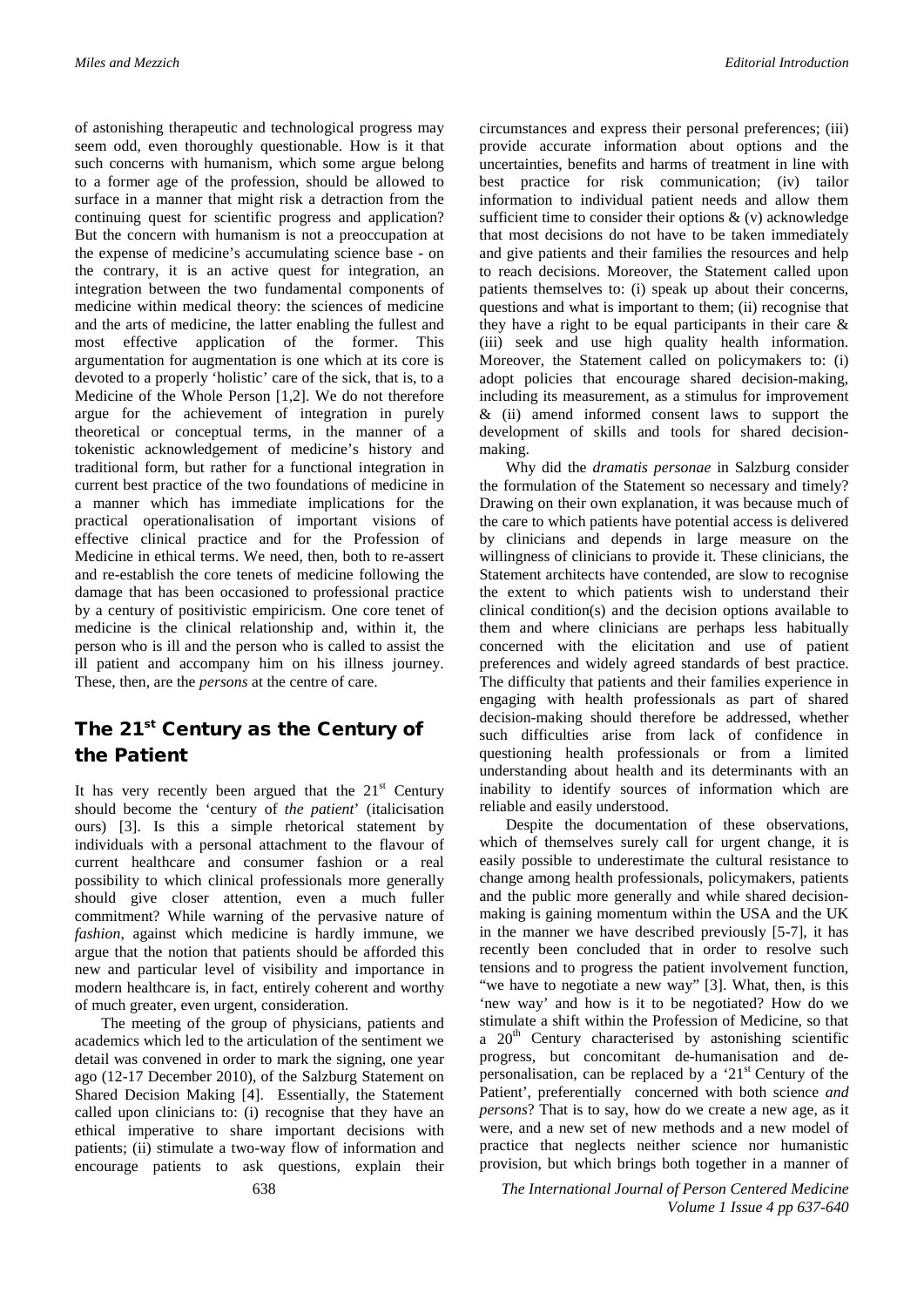integration that empowers Medicine in a way that each, operating singly, *simply cannot*.

#### Person-centered Medicine

With these salutory questions in mind, we contend that the defining characteristic of medical care in the  $21<sup>st</sup>$  Century, in order to make it 'The Century of the Patient', should be the relentless pursuit of a model of care which enables continuing and affordable advances in biomedicine and technology to be applied within a humanistic framework that recognises the importance of applying science in a manner which respects the patient as a *person* and which takes full account of his values, preferences, aspirations, stories, cultural context, fears, worries and hopes and which responds to his emotional, social and spiritual necessities in addition to his physical needs. This is person-centered medicine [5-7]. As we have argued previously, such a model of practice cannot be developed and operationally realised through a continuing articulation of medicine's scientific nature alone via the evidencebased medicine (EBM) movement, nor through the growing emphasis on a primacy of the patient through the patient-centered care (PCC) movement. We believe that these two movements, which have both contributed substantially to important discourse within medicine and healthcare over several decades, should cease to continue to compete for audition in separate arenas or, when in rare confrontation, in the manner of a dialogue of the deaf. Rather, these schools of thought must surely begin to speak *una voce* and it is for this reason that we have called recently and loudly, with Hartzband and Groopman [8] among others, for their 'coalescence' [6]. We do not pretend that such a coalescence will be philosophically, methodologically or even politically very simple. There is, in fact, a great deal of further thinking to be done in this context, as Loughlin has recently pointed out within a characteristically astute and detailed paper [9]. However, to await international philosophical consensus on a *precise* definition of personhood or to indulge in extended reflection on what *precisely* constitutes, for example, the 'centre of care' may be considered inexcusably neglectful of the urgent necessity to confront the ongoing depersonalisation and de-humanisation of healthcare that Hass [10] believes to be the most important subject in bioethics worldwide today. Certainly, there can be no practice without theory, but provisional understandings of given schools of thought on matters such as personhood and the infrastructure of the clinical consultation can provide the basis for interim methodological development and testing through process and outcome measurement of the effectiveness of developed models of care such as PCM, as part of and following their trialled implementation. The alternative is stasis, if not paralysis and neither such state can be understood as progress in any intellectual or practically useful sense in our view.

We have argued that in order to achieve such a functional integration of the sciences of medicine and the

arts through which such sciences are properly applied to individuals, all directed towards the creation of a more complete model of clinical practice, a *fifth* reconstitution of EBM will be necessary [6], in combination with an accompanying change in the philosophies of the patientcentered care model, where each is prepared to give ground to the other in order to achieve a successful result in the direct interests of patients themselves. This process is certainly far from a so-called paradigm shift, implying disconnection between what has been the *status quo* before and what is now advanced as the 'new way'. Rather, we propose a Hegelian synthesis, suggesting continuity and development, an approach evolving out of what has been the status and history of ideas previously [9,11]. In accordance with such a proposition and system, EBM should now acknowledge at the very least the futility of a philosophical position which argues for clinical practice to be *based on*, rather than *informed by*, the results of methodologically limited epidemiological study designs, a thesis that has been seriously questioned over some two decades of philosophical and clinical argumentation and which retains the potential to bring EBM into direct conflict with patient preferences and values, risking violations of patient autonomy within the ethical framework of medicine [12,13]. Likewise, PCC should increasingly reject consumerist models of healthcare, through which clinicians are regarded as functional providers of goods, in favour of the recognition that *two* persons inhabit the centre of the clinical consultation, not simply the patient himself as a consumer or director of care. As we have argued previously, medical professionalism excludes all such notions of consumerism and patient-direction in the same way as it has now dispensed with all notions of 'physician-directed care' in the classical forms of paternalism and autocracy within the clinical consultation. Indeed, the doctor-patient  $clinical$  consultation. Indeed, the relationship is quintessentially *dialogical* and *not individualistic* in nature [14,15], therefore precluding a primacy of either doctor or patient and eschewing such conflictive structuring in favour of *shared decision-making between people*.

It would be absurd of us to claim that the coalescence of the more philosophically rational components of the EBM and PCC movements is all that is required to resolve the current crisis of knowledge, compassion, care and costs within modern medicine [6,11]. It is not. The deficiencies and deficits of modern health services extend beyond the problems of de-personalisation and de-humanisation of clinical practice itself, major those these are, and encompass utilitarian considerations of cost-effectiveness, the problem of workforce morale and so-called 'burnout', Taylorian approaches to healthcare service provision that treat patients not as persons but rather as statistical units and objects of treatment, all of which factors, collectively, are actively contributing to a descent of the standards of clinical care and medical professionalism to the lowest common denominator legally possible. A radical interruption of this worrying and alarming trajectory is urgently required as has indeed been called for by the

639 *The International Journal of Person Centered Medicine Volume 1 Issue 4 pp 637-640*